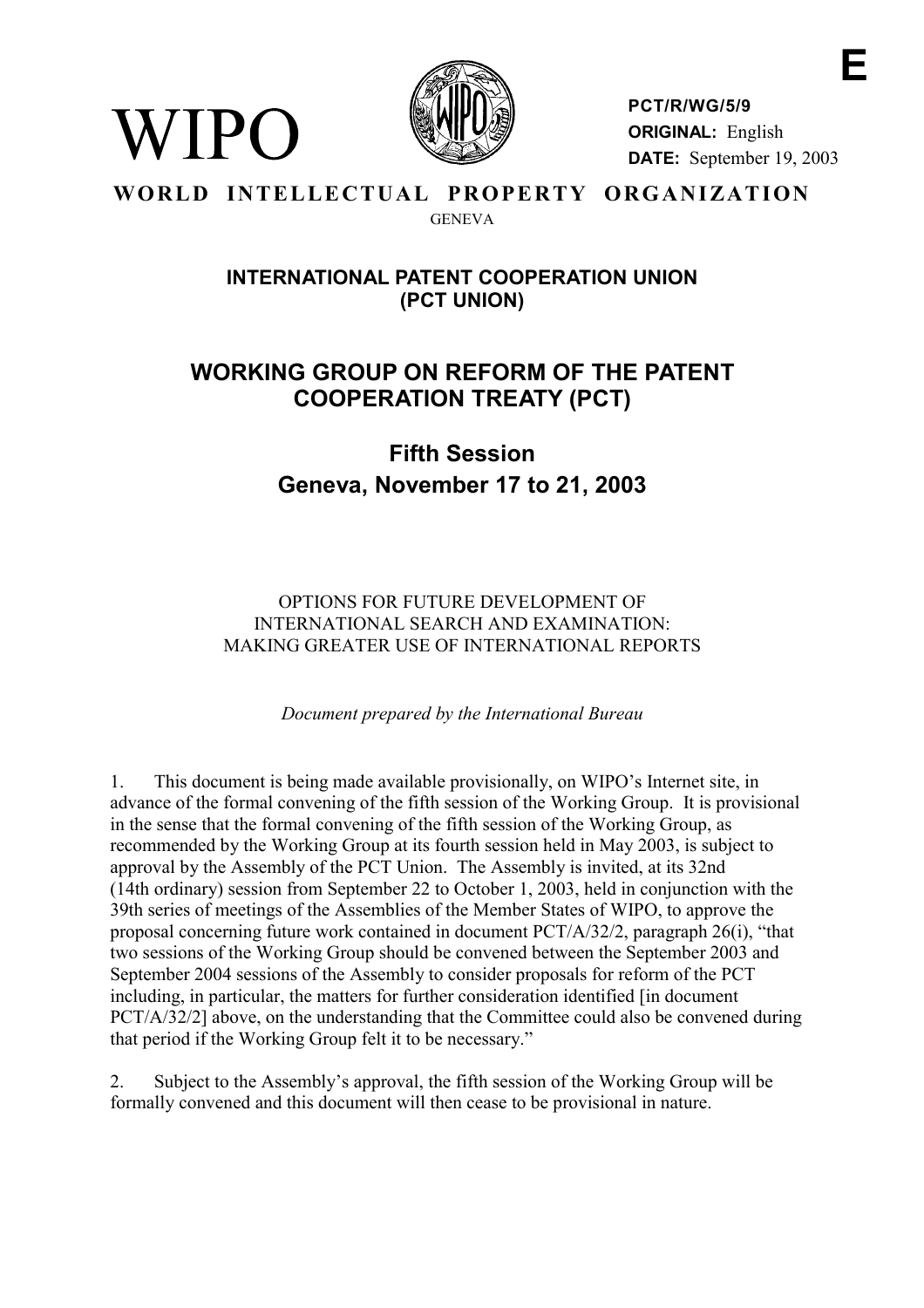### BACKGROUND

3. At its fourth session, the Working Group gave preliminary consideration to options for future development of international search and examination (see document PCT/R/WG/4/7). The Chair, in his summary of the session, noted that, in the course of the discussions of document PCT/R/WG/4/7, some delegations had emphasized their view that it would be premature and inappropriate to consider more specific or even general proposals for changing the  $PCT<sup>1</sup>$  system in isolation from the resolution of broader issues, but that others had expressed interest in having further discussion of possible optional features of the system. The Chair concluded that document PCT/R/WG/4/7 should remain on the agenda for further discussion at a later session. In addition, the International Bureau would explore options which might be available to States that wished to make greater use of international search and examination, such as through optional protocols to the Treaty, for discussion at the next session of the Working Group. (See the summary of the fourth session of the Working Group by the Chair, document PCT/R/WG/4/14, paragraphs 82 to 91.) This document considers some of those options, without prejudice to other matters covered in document PCT/R/WG/4/7, which the Working Group may wish to consider further at a later stage.

#### ASSESSMENT OF VALIDITY OF PATENTS AND PATENT APPLICATIONS

4. An appropriate patent system can offer many benefits to a State, including the encouragement of local innovation as well as the incentive for investment and technology transfer from other States. The features of the most appropriate patent system for any particular State will, of course, depend on its circumstances and wider economic strategy. Consideration needs to be given to many factors, including the means for enforcement of rights and the means by which patents are tested for validity and registered, granted or, if later found to be invalid, revoked. This document considers primarily the means for granting of patents, but also considers some aspects of testing validity at a later stage, with a view to identifying how the PCT system might provide greater benefits to:

(a) States which do not currently have a searching and examining Office, but would like patent applications to be searched and examined prior to grant;

(b) States which have (or are considering setting up) a searching and examining Office, but wish to reduce the amount of search and examination work done which duplicates what is done in other Offices; and

(c) States which do not require routine search and examination of patent applications, but need a system for determining the validity of patents efficiently when required in particular cases.

5. In this respect, it should be emphasized that the term "States" should not limit discussion to the needs of the Offices administering the system, but should include the needs

 $\frac{1}{1}$  References in this document to "Articles" and "Rules" are to those of the Patent Cooperation Treaty (PCT) and the Regulations under the PCT ("the Regulations"), or to such provisions as proposed to be amended or added, as the case may be. References to "national laws," "national applications," "the national phase," etc., include reference to regional laws, regional applications, the regional phase, etc.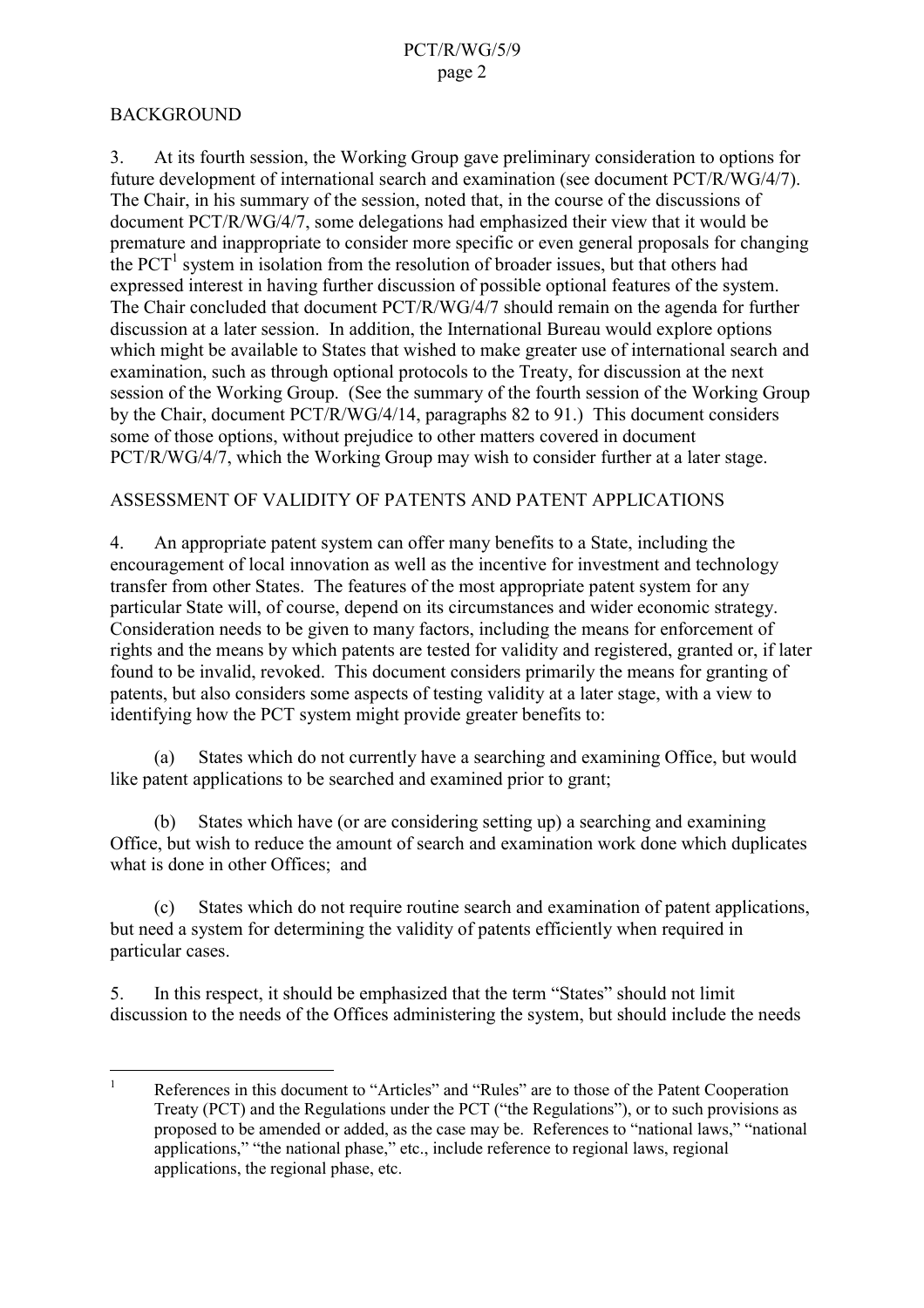of innovators, investors and a wide range of third parties, including researchers, academics, competing businesses and the community at large.

### *Some Advantages of Examination Systems*

6. Since patent applications in general need all the technical information to be included from the outset, a patent system requiring all applications to be searched and examined makes little difference to the disclosure aspect of published patent applications, except that more detailed consideration allows more accurate classification so that the information in the document can be retrieved more easily by researchers. However, many States require search and examination of all applications before a patent is granted with the result that both the patent owner and competitors know that there is a high presumption that the rights defined by the claims are valid but that competitors are free to act outside of those boundaries. This relative certainty in the scope of protection may give confidence both to patentees and their (actual and potential) investors, and to competitors wishing to enter the field.

### *Some Disadvantages of Examination Systems*

7. On the other hand, setting up and maintaining a national Office capable of searching and examining all patent applications is a significant investment for a State in terms of both financial and human resources, the costs of which are generally borne by industry (in the fees payable) and society at large (through the reduction in scientists and engineers available to the creative community). Furthermore, the benefit to local industry of a centralized physical collection of technical documents is gradually being eroded as more of these become available online, the majority of patent documents being available freely using the Internet. In most examining Offices, there is limited (if any) provision for local industry to call upon examiners' skill in retrieving technical information, other than through requesting search of a patent application. Consequently, States, particularly those where there is a shortage of skilled scientists and engineers, would need to consider carefully whether the benefits to the State of a searching and examining Office would justify the cost before setting out to create one and whether other possibilities exist to assist the relevant policy aims. Furthermore, many States in which an examining Office already exists are already considering the extent to which the work done by their examiners is duplicated elsewhere and the extent to which this can be reduced.

### *Factors Relevant to an International Patent System*

8. Administratively, any international patent system would be most efficient if all States applied harmonized criteria for patentability, since it would be impractical to provide search and examination reports which specifically catered for the different laws of individual States. However, some States consider that their different social and economic needs and level of technological development mean that fully harmonized criteria may not be a desirable goal for the foreseeable future. Nevertheless, it may be possible to focus on areas of common agreement, where the PCT system might make a greater contribution, and to recognize the areas where significant differences may lie, so that cases where such factors may exist can be dealt with more effectively.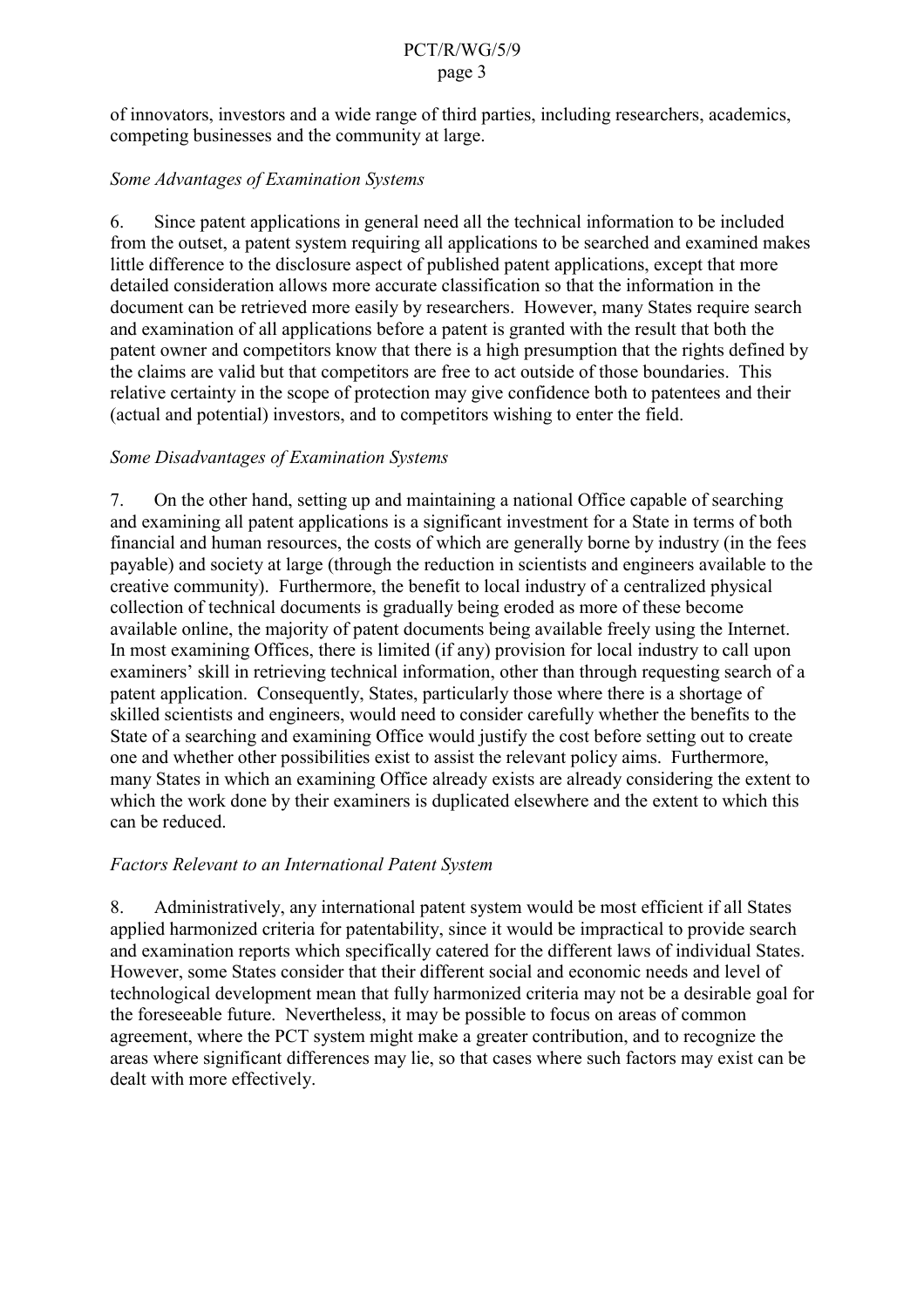### *Approaches Not Requiring a Full Searching and Examining Office*

9. Various approaches to some of the issues above have been considered or used by States which do not wish to establish or maintain a full searching and examining Office. These include:

(a) No search or substantive examination may be required at all and a patent may be registered in the form in which the application is made (possibly subject to formalities examination). The validity of individual patents may be considered during proceedings at a later stage before a court or the Office, on application by a third party.

(b) Search and examination reports may be required from a recognized source (most probably a regional Office or the Office of another State, either by bilateral/multilateral arrangement or else in the form of reports under the PCT, following international search and preliminary examination or an international-type search). Such reports may be established either before grant of a patent (so that the report is available for inspection at the Office or as part of a published patent specification, so that third parties may assess for themselves the extent of validity of the claims) or else as a requirement prior to any decision to enforce the patent (so that the alleged infringer and, if necessary, the court are able to assess its validity).

(c) The patent may simply be registered, but with a general requirement of disclosure of grants, refusals or invalidations, together with the relevant reasons, of patents for the same invention in other States, so that third parties may draw conclusions about the validity of the patent based on the degree of similarity of the relevant laws.

(d) A patent may be granted based on the grant of an equivalent patent by an examining Office which is considered to operate under sufficiently similar patent laws, or else on the basis of an international preliminary report on patentability under the PCT.

(e) A patent may be granted following a limited examination, which does not consider novelty and inventive step, but allows an Office to refuse a patent on other grounds, such as for reasons of national security, *ordre public* or morality, or else where the applicant has filed two or more applications for the same invention having the same priority date.

10. In all these cases, the individual State retains the right to decide whether or not a patent should be granted, but chooses in practice not to test for itself routinely whether all the criteria for grant or validity of a patent have been met, instead relying on the search and examination carried out by other Offices or else leaving such matters to be decided only in the event that the validity of the patent is specifically challenged, for example as a defense during infringement proceedings. Many variations are of course possible within these general categories, depending on the matters which are of significant concern to a State. Some selected examples of States offering registration of patents without full search and examination by the national Office are set out below.

11. The fact that the approach in paragraph 9(d), above, is used, where a State wishes routine testing of validity but is prepared to accept the results of examining Offices in at least some other States for this purpose, bears witness to the fact that in fact there is little practical difference in the standards for patentability in most States, except in certain specialized fields (most notably in respect of computer software and business methods and where exclusions exist related to diagnostic, therapeutic and surgical methods for the treatment of humans or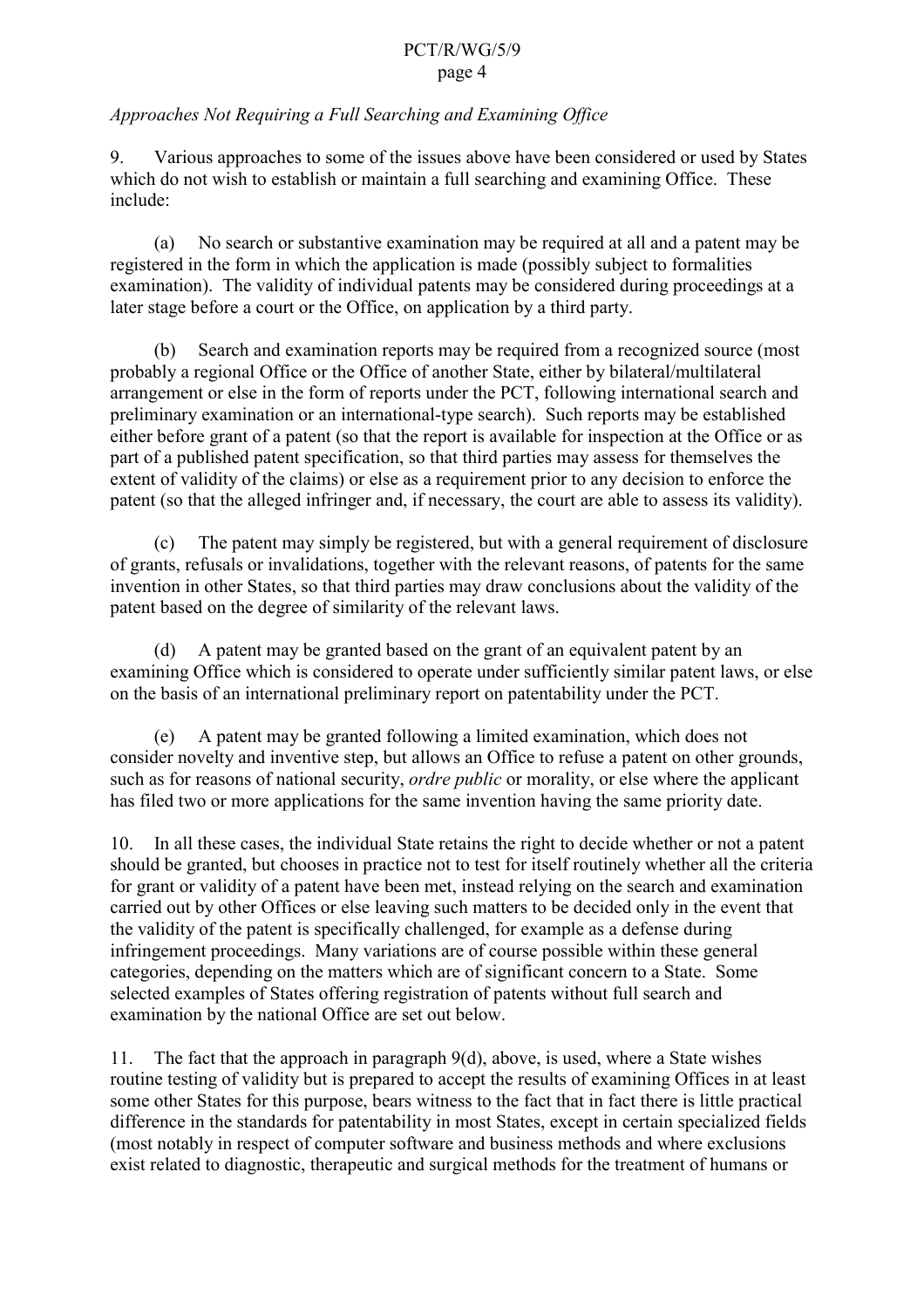animals or else to plants and animals other than micro-organisms, and essentially biological processes for the production of plants or animals).

### *Selected Examples of States Offering Registration of Patents Without Full Search and Examination by the National Office*

*Australia:* As an alternative to full local search and examination, the applicant may request "modified examination," where the application is amended to have the same description and claims as a patent which has been granted in English in a prescribed other country. A local examination is then performed only for limited matters and does not usually include a new search for prior art being made.

*Belize:* The Registrar may require the applicant to give details of the date and number of any application filed in another State relating to the same invention as in the application and may also require copies of any communication concerning the result of search and examination in another State, a copy of any granted patent, a copy of any final decision rejecting an application or a copy of any final decision invalidating a patent.

*France:* Applications are subject to a formalities examination and a search report is established. This is published with the application (including any amendments to the claims). Third parties then have three months to comment on patentability and the applicant may respond. A final report is then drawn up and attached to the registered patent.

*Singapore:* A patent is granted only after search and examination reports have been established, but this may be done in any of the following ways: (i) both search and substantive examination may be requested specifically for the national application (this work is contracted out to cooperating Offices); (ii) a search done under the PCT or on a corresponding application by a prescribed Office, followed by substantive examination specifically for the national application; or (iii) both search and substantive examination reports established under the PCT or on a corresponding application by a prescribed Office. The reports are made available, but the application is only refused by the Office on limited grounds (for example that the publication or exploitation of the invention would be expected to encourage offensive, immoral or anti-social behavior).

*South Africa:* The application is subject to a formalities examination only and then published. Provided that no objections are made within three months, the patent is registered.

*Switzerland:* Applications are subject to a formalities examination and a substantive examination, but no mandatory search is made. The substantive examination does not include determination of novelty and inventive step, but the application may be refused on any other ground of patentability.

### *Matters Explored in This Paper*

12. This paper explores some possible ways in which the PCT might be extended to provide a more beneficial service to States currently registering patents without full prior search and examination, as well as to those with examining Offices.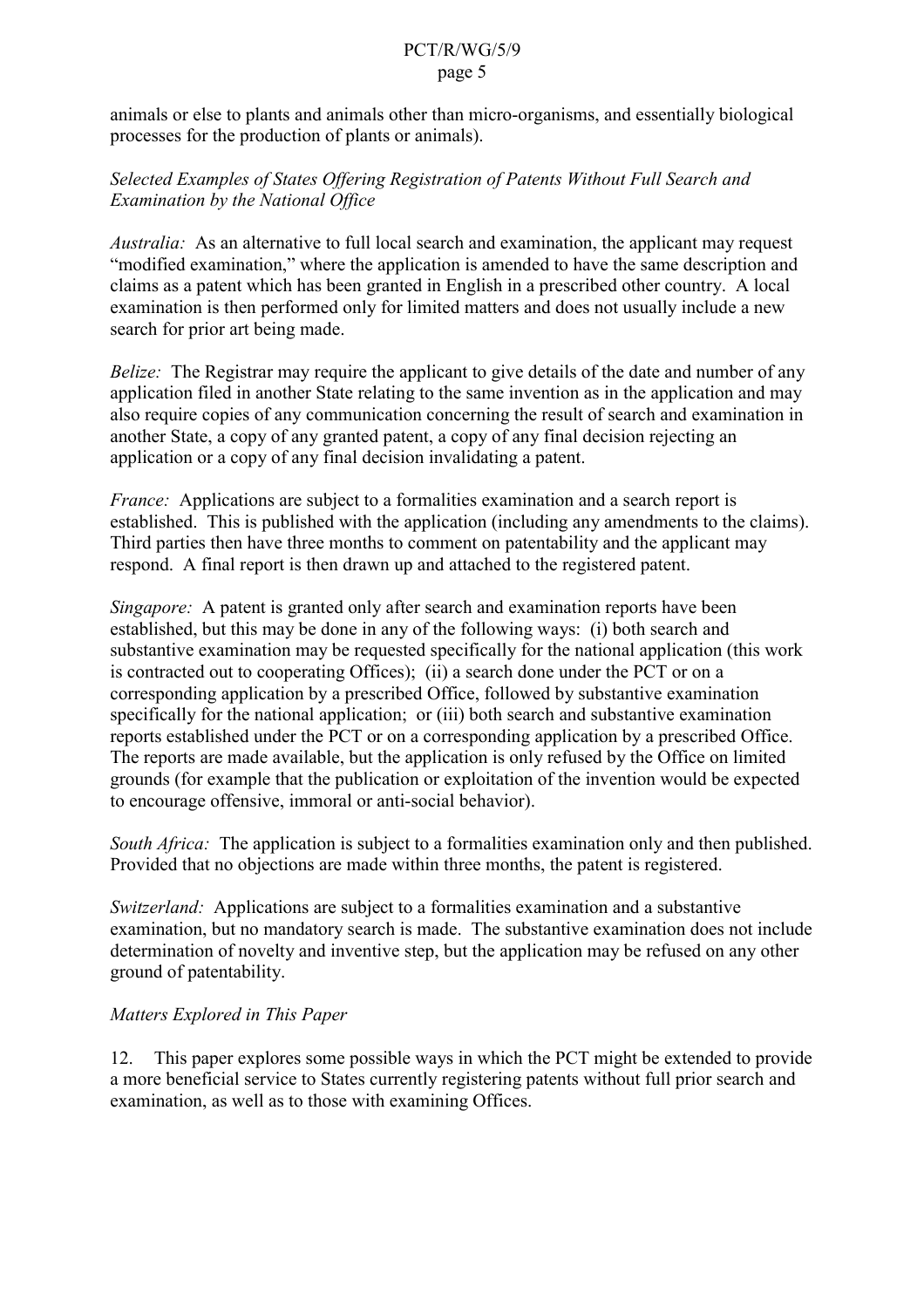### A. REGISTRATION FOLLOWING INTERNATIONAL PRELIMINARY REPORT ON PATENTABILITY

13. As noted in paragraph 9(b), above, certain States at present register a patent without requiring amendment to overcome deficiencies as long as it is accompanied by a suitable search and examination report (for example, an international search report and international preliminary report on patentability), allowing interested third parties to assess the extent to which the patent may be valid. Clearly this can be done unilaterally by the State adopting an appropriate law. On the other hand, States with such laws, or interested in this approach, may wish to consider the possibility of formalizing the arrangement, for example, by the adoption of an optional protocol to the PCT concerning the grant of patents in this way.

14. Such a protocol might help stimulate interest in pursuing patents into the national phase in the participating States, both by clarifying to international applicants the type of procedures involved in the national phase for these States and by easing the application process by encouraging common practice with regard to further steps (such as provision of translations and payment of fees) which might be necessary. This could be of benefit, as a tool within a wider commercial policy, in encouraging foreign investment and technology transfer.

### B. ENCOURAGING POSITIVE INTERNATIONAL PRELIMINARY REPORTS ON PATENTABILITY

15. Clearly there would be advantages if patents were only granted when the criteria for validity were, as far as could reasonably be tested, met, even though in many States the time and expense involved in examination of each patent application is not considered justified. As noted above, the standards for patentability are in fact very similar for most States and in practice, if the PCT standards for novelty, inventive step and industrial applicability are met, then, in the great majority of cases, so too will all national standards. Consequently, it would be highly desirable if a greater proportion of international patent applications entered the national phase with a positive international preliminary report on patentability. It is noted that this would also reduce the burden on designated or elected Offices where applications are subject to substantive examination, since they would need to perform significantly less examination of applications during the national phase.

16. To achieve this, it would be necessary for the PCT to offer applicants both the opportunity and the incentive to bring their applications into a state during the international phase such that they are likely to meet the requirements of many if not all designated States during the national phase. One of the difficulties in achieving this, both for applicants and for International Authorities, is the amount of time available in the international phase for submitting and examining amendments. Some States and users have expressed concern at the idea of simply extending the time periods in the international phase since, if the time were not in practice used to bring the international application into a state where a positive international preliminary report on patentability could be issued, this would simply result in delays to grant in the national phase.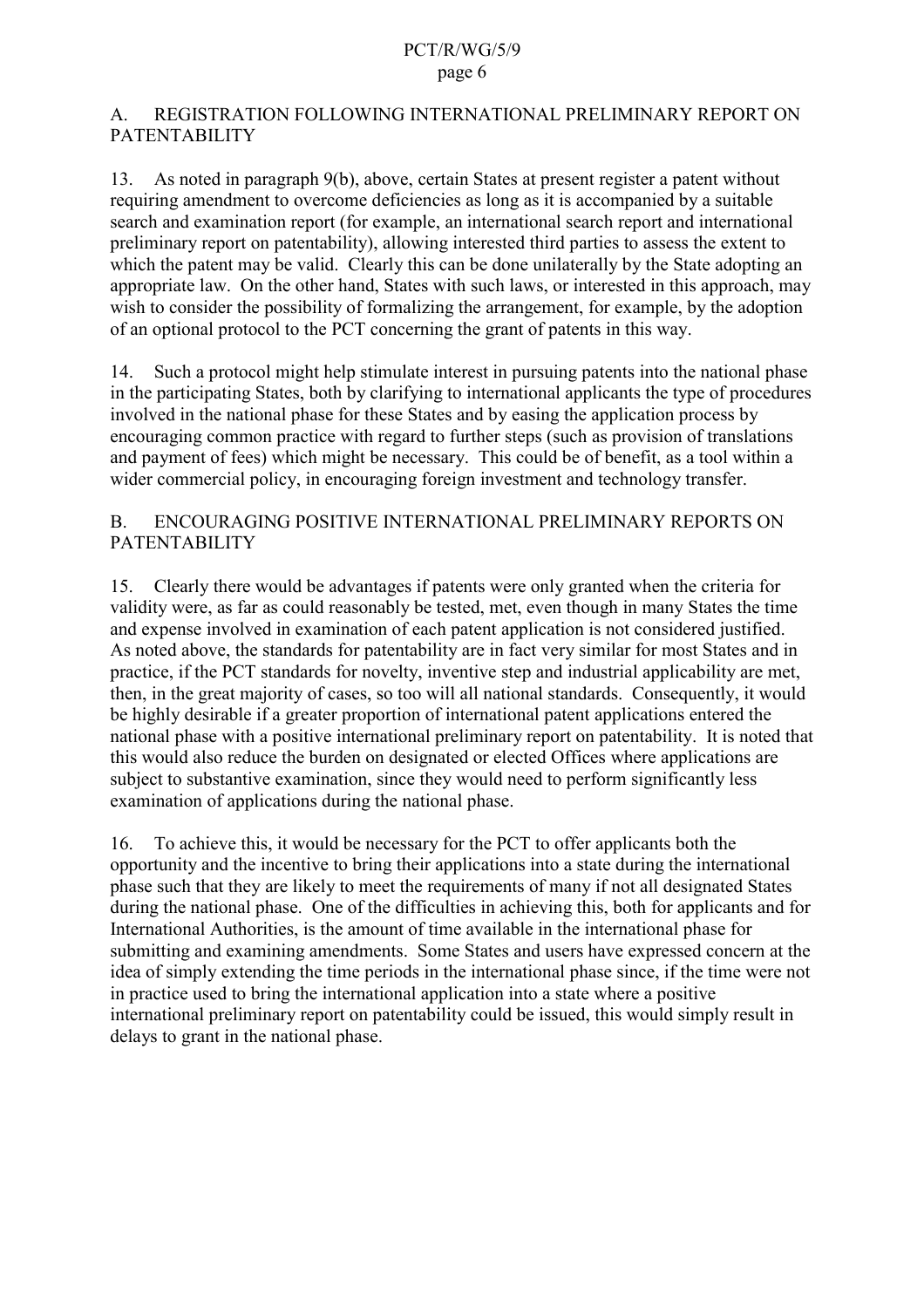17. A flowchart illustrating a possible system with optional further international examination, based on that in Example C in the Annex to document PCT/R/WG/4/7, appears below.

### *Protocol Allowing for Optional Further International Examination*

18. In this example, a protocol is added to the existing Treaty, allowing for further processing in the international phase. This would be optional both in respect of States, which would recognize the processing only if (and subject to any possible reservations or options) they adopt the protocol, and in respect of applicants, who would be permitted to request either normal or extended processing. If the international preliminary examination is being carried out by a participating International Authority (the International Authorities would also need to agree to perform this extra work; see also paragraph 46), the applicant can request further examination, allowing a limited extra period within which to conduct further rounds of amendment or argument, with a view to the application being brought into a state which would achieve a positive international preliminary report on patentability. If this is not complete within 28 months from the priority date, an international preliminary report on patentability is established automatically on the basis of the latest written opinion for the use of the States which are not party to the protocol. However, the international application will continue international examination and not yet enter the national phase in those States which have ratified the protocol.



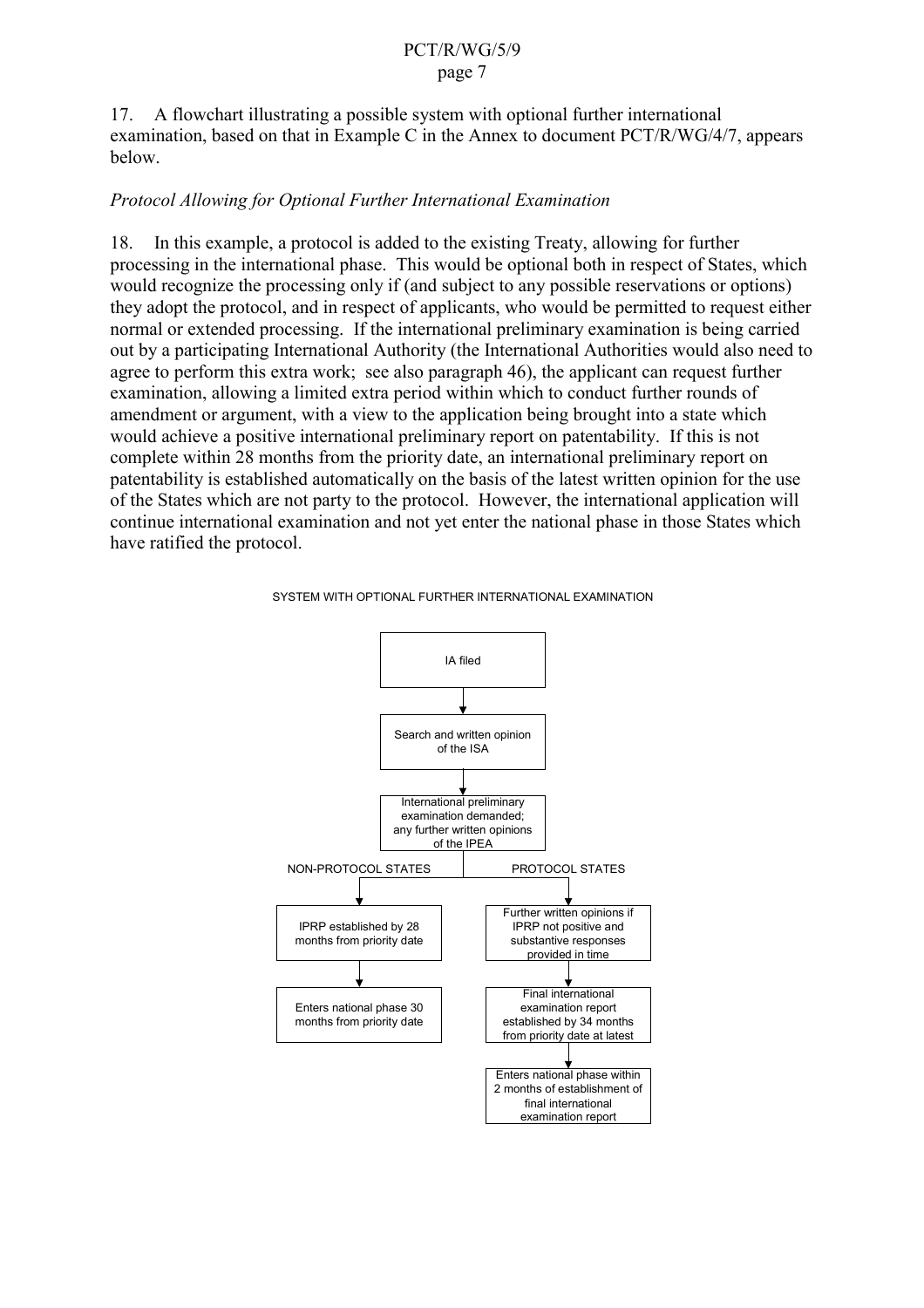19. Various possibilities could be envisaged with regard to the timing and content of a request for further examination. For example:

(a) the request might be required to be made at the same time as the demand for international preliminary examination; this would probably need to be the case if the system also allowed for further processing such as "top-up" searches or additional international searches by another International Authority (see paragraphs 33 to 37, below); or alternatively:

(b) the request might be permitted to be made at any time before the expiration of the time limit under Article 39; the fee for extra processing in this case would be payable only in the case that there was additional work for the International Preliminary Examining Authority, providing a further incentive to bring the international application into compliance with the requirements of novelty, inventive step and industrial applicability at an early stage (noting that a significant proportion of international applications where international preliminary examination is demanded achieve a positive international preliminary report on patentability within the current time limits).

20. Once the international application meets the requirements of novelty, inventive step and industrial applicability as defined in the Regulations, a final international examination report is issued; this might be termed a "prima facie certificate of patentability," indicating that it has been found to meet standards which will result in it being patentable in many States. The result of this would be that a patent would normally be granted in any of the States party to the protocol simply on the payment of an appropriate fee and the provision of any necessary translation.

21. However, recognizing that variations do exist in the conditions for patentability:

(a) States with examining Offices might make grant provisional on there being no objection from the Office within a certain period (as may be the case for international marks under the Madrid Protocol) and any opposition procedures which may apply; and

(b) States where only limited examination is performed might refuse grant, or make it subject to cancellation by the national Office, if the application is found to relate to subject matter which is not patentable in that State, if the invention is contrary to *ordre public* or morality according to the national standards, or else if a relevant patent publication had been found of earlier priority date but only published after the priority date of the international application (so that it does not constitute prior art under the PCT, but may do so under the relevant national law).

22. The process outlined in paragraph 21(b), above, could be assisted if the international preliminary report on patentability included comments, noting the existence of subject matter where conditions of patentability vary considerably around the world (see paragraphs 11, above, and 38 to 40, below), so that States where the grant of such patents is a significant concern, but in which there is no desire to fully examine all applications, could develop a limited examination capability and focus it effectively on applications which are most likely to be of concern.

23. Even in States where it is desired to retain a pure registration system, membership of the system could provide benefits by encouraging international applicants only to register patents which could be seen to meet the common standards for patentability and for which the prima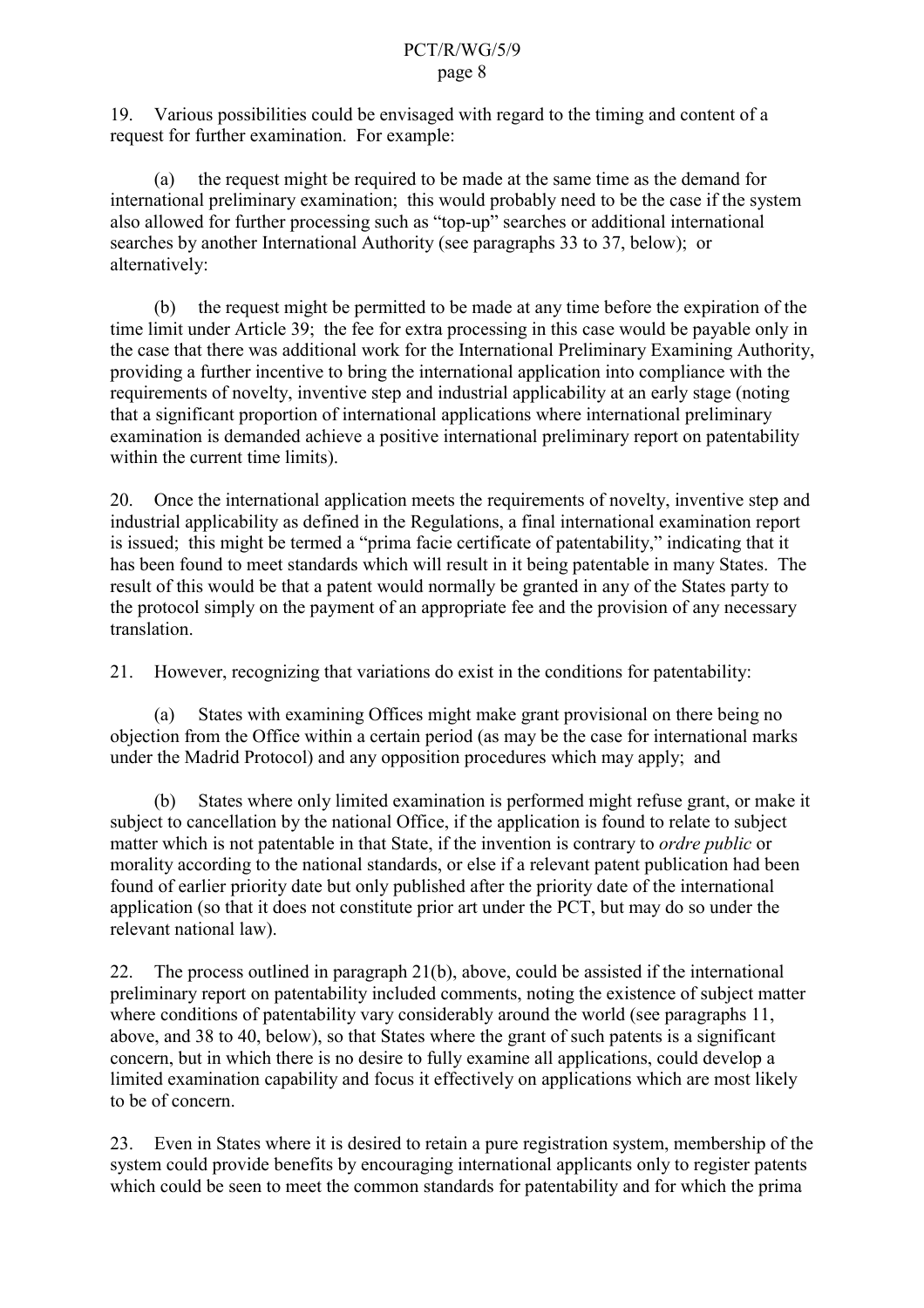facie certificate of patentability might include indications alerting third parties to other conditions which might be relevant to patentability according to the particular national standards.

24. If the application still does not meet the requirements of novelty, inventive step and industrial applicability within, say, 34 months from the priority date, a final report similar to the international preliminary report on patentability will be established and the international application will enter the national phase as usual. In order to prevent this process from being abused by simply buying time before entry to the national phase, the final report and national phase could be triggered earlier in the event of the applicant failing to provide a substantive response to a written opinion within the specified time. Further encouragement to meet the requirements of novelty, inventive step and industrial applicability might be offered by Contracting States by a differential pricing system, whereby the fees due on entry to the national phase would depend on whether the prima facie certificate of patentability has been issued or whether objections remain outstanding in the final report.

25. Such a system could allow Contracting States to reduce the number of invalid patents registered without major investment in developing an examining Office and without reducing the flexibility which they have in determining the conditions for patentability which are appropriate to their particular policy needs.

### C. INTERNATIONAL EXAMINATION AFTER REGISTRATION

26. Another issue which affects, in particular, States without examining Offices is the assessment of the validity of a patent after it has been registered. This might come about in several circumstances, for example (i) as the result of a challenge to the validity of the patent by a third party who has found prior art which may be relevant but was not discovered during any search which was made prior to registration, or (ii) following a desire of a patentee to amend the patent because he has himself become aware of further prior art.

27. The PCT currently allows for "international-type searches" under Article 15(5) on national patent applications. It would be possible to extend this idea to international-type search and examination of registered patents or of proposals for amendments, either on the basis of a new international-type search or else on the basis of whatever prior art is supplied by the person or body requesting the service. Such a report could then form the initial basis of an action for invalidity or amendment before a national Office, providing a faster and cheaper system for resolving disputes than using the courts. Alternatively the report could be used as an expert opinion from a neutral body to assist a court in its deliberations.

28. A flowchart illustrating a possible system allowing international examination during the national phase, based on that in Example B in the Annex to document PCT/R/WG/4/7, appears below. This system relates to a different issue to those addressed under A and B, above, and could be envisaged running in parallel to either of those systems, rather than necessarily being an alternative to them.

### *Protocol Allowing for International Examination During the National Phase*

29. This system allows for international examination to be requested during the national phase in respect of international applications (and possibly also national applications), and of granted patents. The grounds for applying for such examination would be limited to certain cases, for example, where new prior art has been found, subsequent to any earlier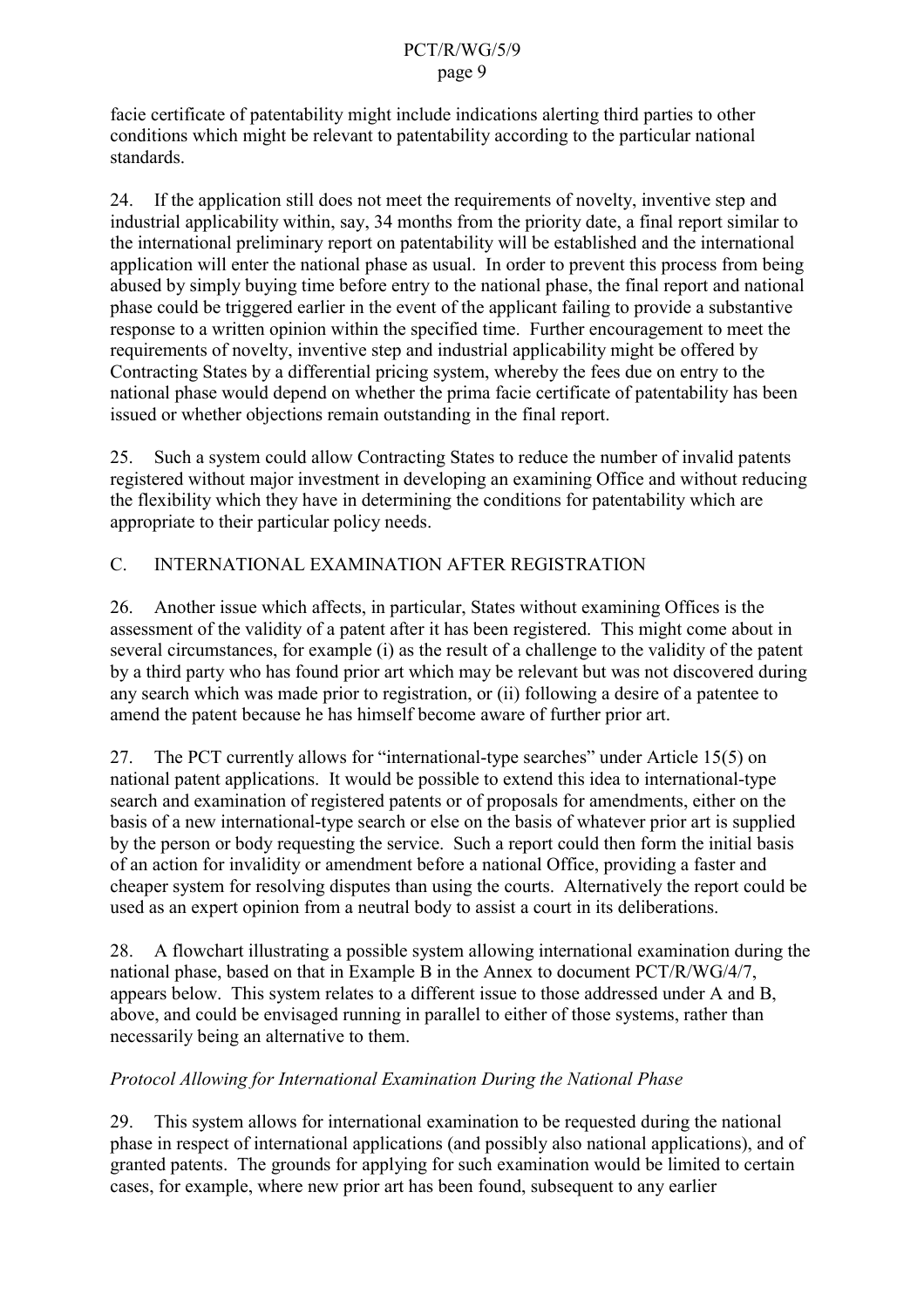international search and examination, which may affect the novelty or inventive step of the invention. It would also be possible to allow for such requests after the patent has lapsed where infringement proceedings are still possible.



SYSTEM ALLOWING INTERNATIONAL EXAMINATION DURING THE NATIONAL PHASE

30. Several possibilities could be envisaged with respect to who would be permitted to request such examination and how. As noted in paragraph 26, above, new prior art may have been found either by the patentee (who may wish to amend his patent to exclude subject matter which he is concerned may not be novel or inventive), or else by a third party (who may have been accused of infringing the patent, which he believes to be invalid). In either case, the request for international examination would probably need to be made by the national Office of a State party to the relevant addition to the Treaty, rather than directly by the patentee or a third party. The Office would confirm that the conditions for international examination had been met, for example that there was a current or recently-lapsed patent effective in that State and that it was to be the subject of validity proceedings or a request for amendment.

31. The patentee might, depending on the purpose for which the new examination has been requested, be permitted to file amendments, following a similar process to pre-grant examination, but with additional rules ensuring that amendments were not permitted to extend the scope of protection, and possibly with more stringent time limits for response. As with current international preliminary reports on patentability, Member States would take such a report into account for the purposes of national invalidity or amendment proceedings, but need not be bound by it.

# D. CONTENT AND TIMING OF INTERNATIONAL REPORTS

32. Significant factors in the use which can be made by national Offices of international search and preliminary examination reports are the extent of the report and the degree of confidence which can be placed on its quality and completeness. The contents of the reports are, for the most part, set by the Regulations and consequently could be amended relatively easily. However, while it would be possible to implement some or all of the measures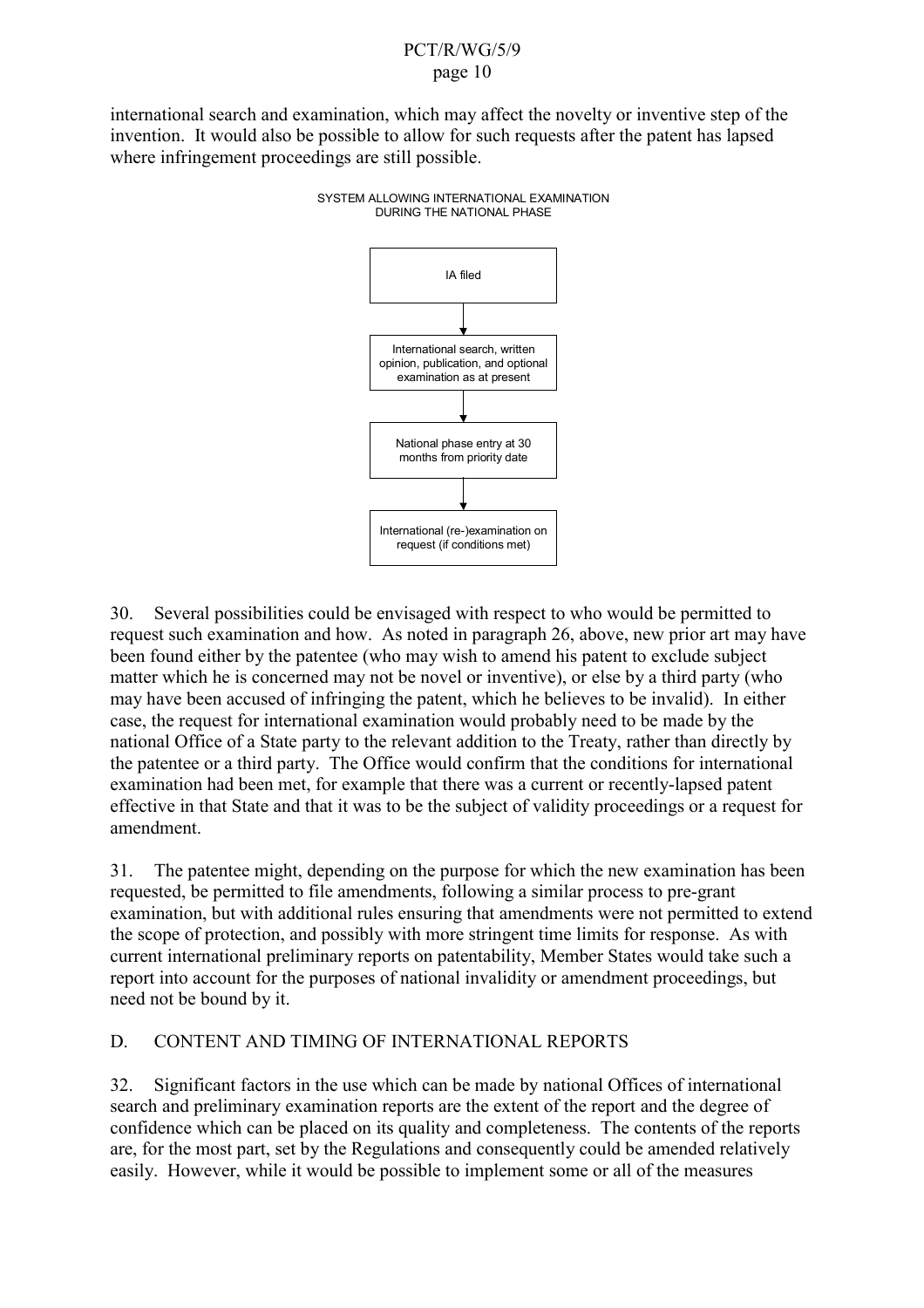described below in isolation, they might introduce extra work for International Authorities, and it is recalled that the Committee considered this inappropriate at the present time. Consequently they are considered here only in the context of how they might improve a system which itself allows processing beyond that which applies under the PCT at present, particularly with respect to that described under heading B, above, but also applicable to some extent to the possible systems considered under headings A and C.

### *Multiple Searches*

33. The Committee, in its first meeting, considered the possibility of allowing applicants the option of requesting searches by several International Authorities (see document PCT/R/1/26, paragraphs 109 to 146). While there was some support, the general conclusion was that this was undesirable duplication of work and inappropriate, at least while some International Searching Authorities had difficulties with existing workloads. However, considering the longer term, a number of States pointed out that additional searches would clearly add value for applicants. For example, it may sometimes be desirable for searches performed by the European Patent Office or the United States Patent and Trademark Office to be supplemented by a "complementary search" performed by the Japan Patent Office or the Russian Agency for Patents and Trademarks of their Japanese or Russian language collections, respectively. The International Authority performing such an additional search might also include an opinion on how any new documents found, which did not have equivalents in the main search report, affected the novelty or inventive step of the application, for the better understanding of the International Authority which conducted the main search.

34. The additional search might be requested at the same time as making a demand with a request for further examination in the system described under heading B, above. Otherwise, in order to ensure that the search could be performed and considered in timely fashion, it would be necessary to request the additional search at the same time as the request for international application.

# *"Top-up" Searches*

35. The international search at present typically takes place around 15 months from the priority date of the application. As long as the international application's priority date is valid, this is usually adequate for determining novelty and inventive step in relation to the prior art defined by Rule 64.1, since only material published before the "relevant date" may be considered. However, in most States, patent documents published after that date may also be relevant to novelty and/or inventive step if they have an earlier priority date. This can be extremely important in many fast-moving technologies.

36. Rules 33, 64.3 and 70.10 make some allowance for inclusion of such documents within the reports. However, at the time when the international search is performed, these documents may not yet have been published, or else might otherwise not have become available to the International Authority. A "top-up" search at a later stage in the international phase may eliminate the need for this check to be made by individual States and allow relevant documents to be brought to the attention of applicants at a point where appropriate amendments can still be made and examined centrally, if so desired, making the international preliminary report on patentability more useful for both applicants and elected Offices, particularly non-examining Offices.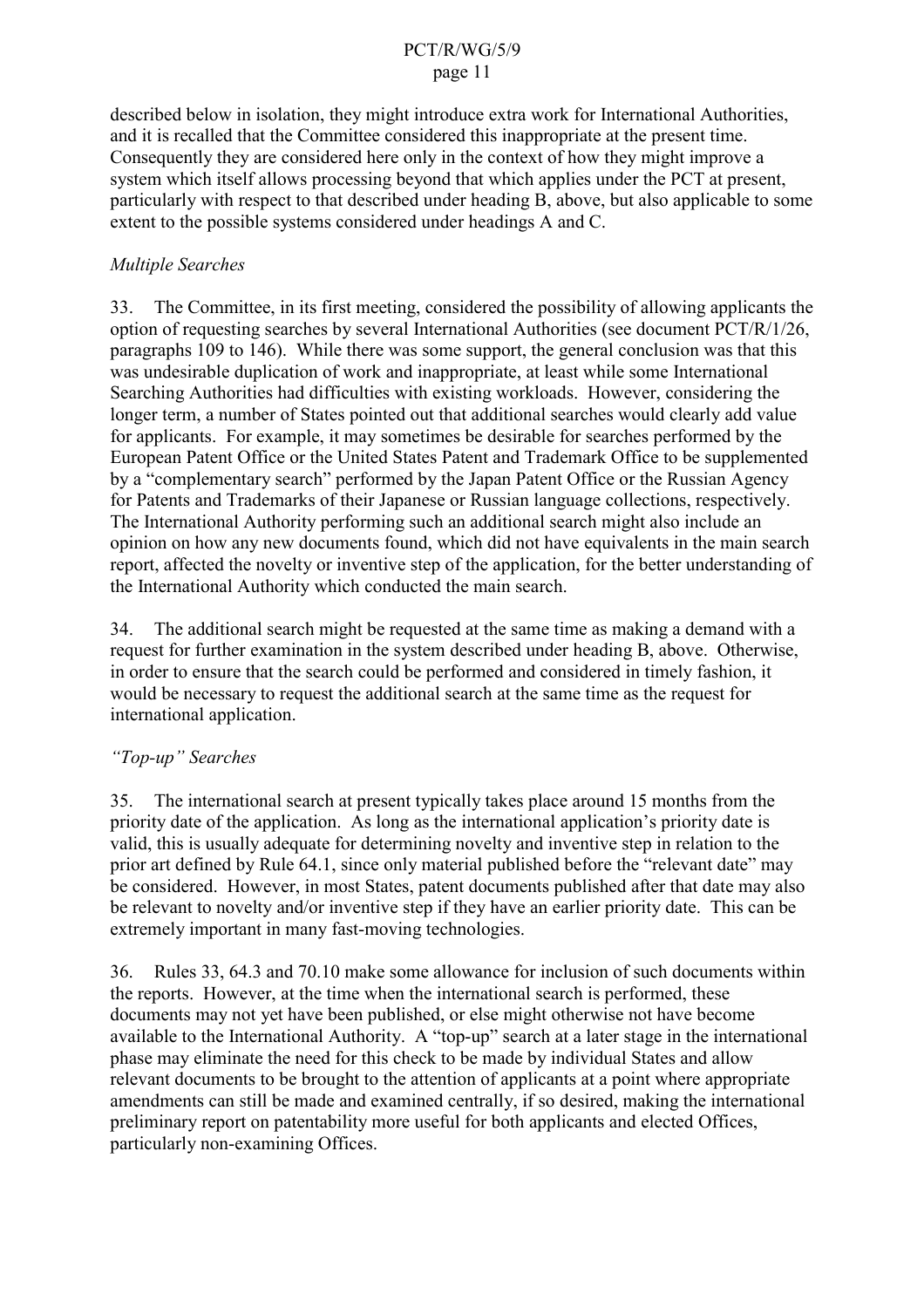37. Such a service could be particularly effective as part of a system, such as that described under heading B, above, allowing extended examination in the international phase. This would allow sufficient time in the international phase for the top-up search to be established and increase the utility of the international search and examination for States which had joined a protocol indicating their intention to base the grant of a patent primarily on the basis of the international report.

### *Scope of Examination Reports*

38. The primary function of the international preliminary report on patentability is to provide an opinion on novelty, inventive step and industrial applicability, as defined by the Treaty. While the tests for these requirements differ slightly around the world, in practice, it would appear that there is very little difference in the outcomes of these tests in any particular case. On the other hand, there are other areas where the differing tests, although relevant only to a small minority of patent applications, have very significant differences with regard to patentability in different States. Examples of this include patents for surgical methods, plants and animals, and views on what constitutes technology.

39. Clearly, greater harmonization of national patent laws would make it easier for the PCT to provide examination reports which are closely aligned with national requirements. However, in the meantime, without going into the individual laws of each State, it may be desirable for international examination reports to comment on such aspects where practice varies. At present, Rules 39 and 67 set out certain subject matter which International Authorities are not obliged to search or examine, which cover most, if not all, of the relevant areas. Where the International Authority chooses not to perform a search or examination it would of course, in the context of the system described under heading B, above, be impossible to achieve a prima facie certificate of patentability (at least in respect of the part of an application to which the non-establishment applied). Similarly in the system described under heading C, no meaningful indication of the novelty or inventive step could be given of a patent being examined after grant. However the report would provide explanations of the reasons for which no report on novelty and inventive step was established, which might be relevant for determining whether the invention would also be excluded under particular national laws (in which case the novelty and inventive step may be academic).

40. On the other hand, where the application might be considered to contain subject matter which falls within Rules 39 and 67, but the International Authority chooses to carry out search or examination, there may at present be no indication in the international preliminary report on patentability of the existence of this matter. A readily identifiable indication that the patent does, or does not, relate to potentially excluded matter need not be a great burden for the International Preliminary Examining Authority and may give States greater confidence in using the results of the international examination directly, or, where appropriate, in identifying those cases where greater scrutiny of the application in accordance with the relevant national law is likely to be necessary prior to granting a patent. This would clearly be beneficial to States where such limitations exist and which have non-examining Offices, and could also be used to reduce the burden on examining Offices.

### *Deferral of International Search and Examination*

41. If a protocol were widely taken up permitting extended processing in the international phase, it might be beneficial both for applicants and for the workload of the International Authorities to review the times by which international search and examination need to be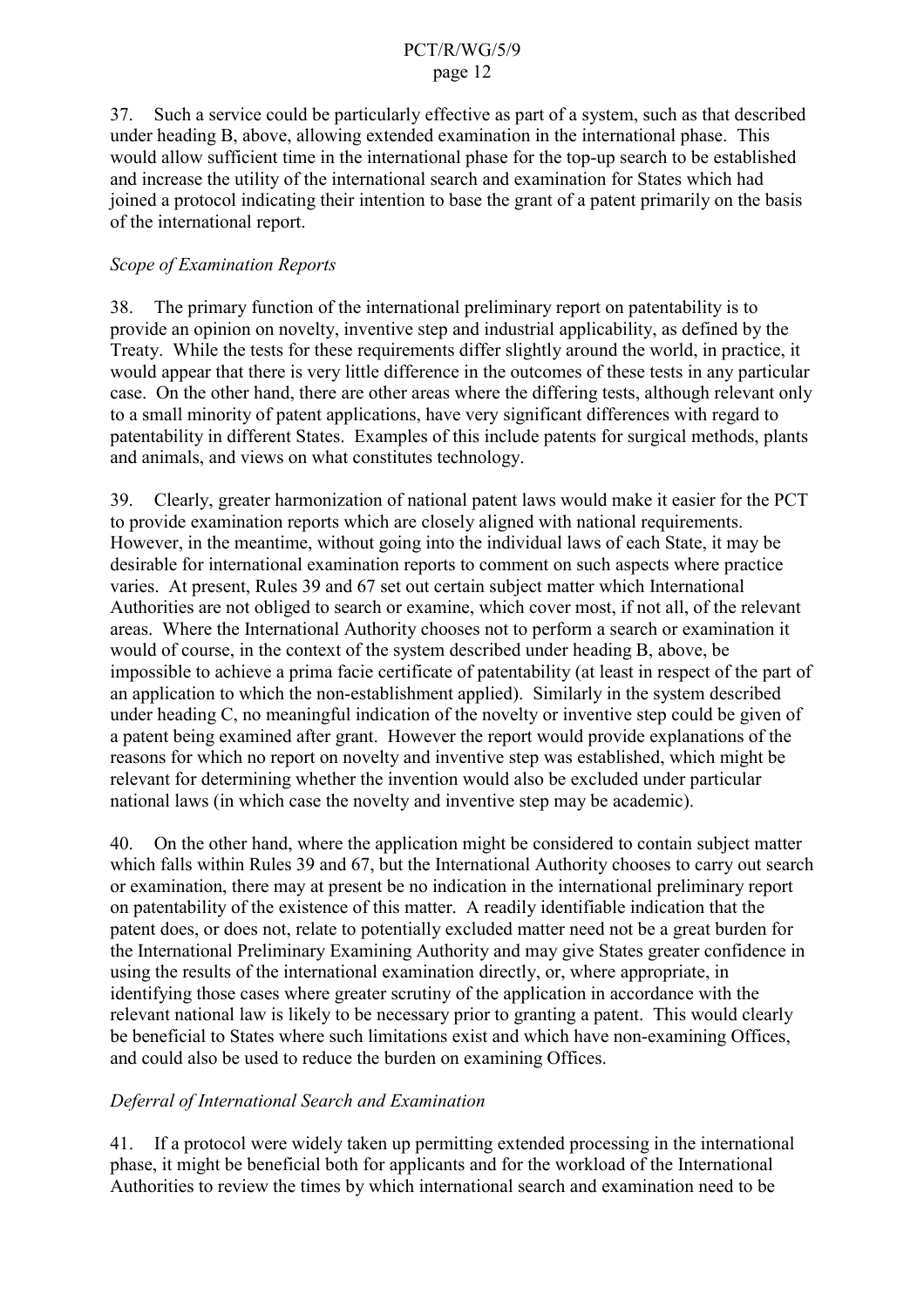requested and completed. For example, at the time of filing the international application the applicant may not yet have determined whether the technology involved is one which he is in fact interested in pursuing.

42. Extending the period within which the international search fee is payable from one month from the date of receipt of the international application to, for example, sixteen months from the priority date might allow applicants to avoid paying fees on applications which will not be pursued and reduce the unnecessary workload of International Authorities. This would have an effect where the international application would be a sort of provisional application, which would not be permitted to proceed beyond the stage of formalities checks until the international search fee had been paid. While this move would mean that the international search report would not be available for the applicant to consider prior to publication or for inclusion in the pamphlet, there would remain ample time for establishment of the international search within the normal international phase. Furthermore, the availability of publications electronically means that it is less difficult than previously for third parties to gain access to international search reports which are established too late to be included with the pamphlet as originally published. Also, even if the start of Chapter II proceedings were slightly delayed, the applicant could rely on achieving a positive international preliminary report on patentability by the end of a phase of extended processing (see under heading B, paragraphs 15 to 25, above), the results of which might still be used by the applicant in national processing even in States which were not party to the protocol, by introducing the equivalent amendments in the national phase.

### MEANS OF IMPLEMENTATION AND EFFECTS ON OTHERS

43. The options set out under A (see paragraphs 13 and 14, above), B (see paragraphs 15 to 25, above) and C (see paragraphs 26 to 31, above) would require an addition to the Treaty, most probably in the form of a protocol, but need not affect the operation of the existing system insofar as it applies to States which did not wish to join the protocol. However, in the event that further international reports were to be established, they could be made publicly available and consequently could be used, on an informal basis, even by the Offices of States which are not party to the protocol.

44. The additional options set out under D (see paragraphs 32 to 42, above) might be implemented either by amendments of the Regulations, which might affect reports under Chapters I and II of the Treaty, or else as additional Regulations applying only to reports which would be issued under additional protocols. The most appropriate approach would need to be considered carefully, depending on the wishes of States which are not party to the additional protocols and on efficiency considerations for International Authorities.

45. It would be desirable for a sufficiently large number of States to join a system for further international examination (as under B, above) before it came into force that there would be a strong incentive for applicants to use this system, rather than waiting until the national phase to amend their applications. Post-grant examination (as under C, above) on the other hand might commence with a relatively small number of participating States since this would be a service rendered individually to States on request, rather than aiming to replace work which would otherwise have to be duplicated in many States.

46. At least some of the International Authorities would need to accept the additional work involved. A system with further international examination might produce significant volumes of extra work for participating International Authorities, though this would be offset to a large